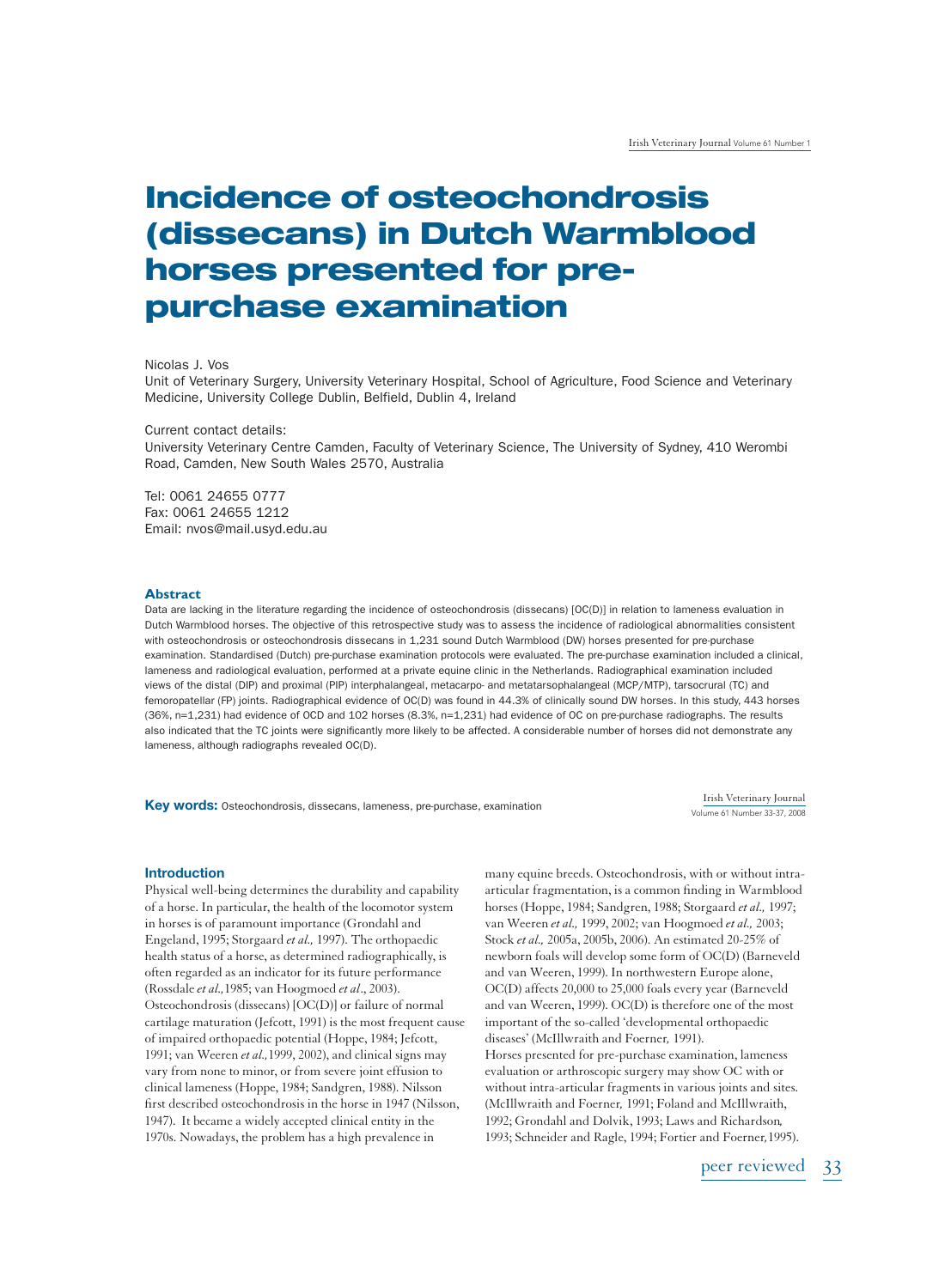**Table 1: Radiographical views of joints obtained in the standardised pre-purchase radiological protocol of 1,231 Dutch Warmblood horses.**

| <b>Joint</b>                   | Radiological view obtained |
|--------------------------------|----------------------------|
| Distal interphalangeal (DIP)   | LM, DPPDO                  |
| Proximal interphalangeal (PIP) | I M                        |
| Metacarpophalangeal (MCP)      | LM, DP, DLPMO, DMPLO       |
| Tarsocrural (TC)               | LM, DP, DLPMO, DMPLO       |
| Metatarsophalangeal (MTP)      | LM, (DP)                   |
| Femoropatellar (FP)            | LM, CaL-CrM                |

(LM=Lateral to medial, DP=Dorsal to palmar (plantar), DLPMO=Dorsolateral to palmar (plantar)medial oblique 45°-60°, DMPLO=Dorsomedial to palmar(plantar)lateral oblique 45°-60°, CaL-CrM=Caudolateral to craniomedial oblique 30°, DPPDO=Dorsoproximal to palmarodistal oblique 45°-60°). *NB: DP views*<br>of the MTP joints were only included if pathology was detected on any of the LM views.

Decreased performance, reduced sale value and potential veterinary costs result in economic losses in all sections of the equine industry (Stock *et al.,* 2005a). The presence of OC(D) is a serious consideration in the selection of horses for breeding future generations. Results of several studies suggested that radiographical determination of orthopaedic health traits is compatible with breeding progress for performance parameters in (Hanoverian) Warmblood horses (Dabareiner and Sullins, 1993; Barneveld and van Weeren, 1999; Dik and Enzerink, 1999; Stock *et al.,* 2005a, 2005b).

The incidence of OC(D) with or without resultant lameness in a general population of horses is unknown. In the cases described, the pre-purchase examination ranged from a simple lameness evaluation to inclusion of more extensive diagnostic aids such as endoscopy of the upper airway, radiography, ultrasound of various tendons and ligaments and even nuclear scintigraphy (Jorgensen and Proschowsky, 1997; Kane, 2003; van Hoogmoed *et al.,* 2003). Veterinarians are frequently asked to speculate on how abnormalities such as OC(D) will affect future performance. Data for a large series of healthy DW horses, with regards to abnormal findings on radiographs, additional lameness and their future implications on performance, are not available. Because of the assimilation of continental Warmblood breeds into the Irish sport horse population in recent years (DAFF, 2005), the incidence of OC(D) in sound Warmblood horses needs to be determined. The objective of this study was to identify the radiological abnormalities consistent with osteochondrosis or osteochondrosis dissecans, found during pre purchase examination in an apparently healthy, closed population of sound Warmblood horses.

## **Materials and methods**

Pre-purchase examination documents and associated radiographs of 2,156 horses, presented to Bears private equine practice (Bearsterdijk 14, 9025 BR Bears, the Netherlands), between 2001 and 2005, were evaluated. Horses were included in this study if a clinical examination, flexion tests (lower and upper limb) and a lameness evaluation obtained by trotting the horses in a straight line and on a lunge line on hard (paved) and soft (sand) ground surfaces, was performed. The information obtained from the records included the horse's signalment (breed, age, sex), intended use, outcome of lameness evaluation and

| Category/Year             | 2001 |     |     | 2002 2003 2004 2005 |     | l Total |
|---------------------------|------|-----|-----|---------------------|-----|---------|
| Total number of<br>horses | 154  | 327 | 348 | 563                 | 764 | 2156    |
| Lame horses               | 57   | 79  | 87  | 307                 | 318 | 848     |
| Sound horses              | 89   | 227 | 248 | 233                 | 434 | 1231    |
| Incomplete data           | -8   | 21  | 13  | 23                  | 12  |         |

whether ancillary procedures (radiography or endoscopy) had been performed. Only cases with a complete radiographical evaluation were included in this study and clinically lame horses, as documented on the pre-purchase documents, were not.

A standardised pre-purchase radiological protocol was used (**Table 1**). The DIP joints of the hind limb were not radiographed separately, but the dorsal proximal aspect of the third phalanx was always included in the MTP joint radiographs. The dorsal to plantar views of the MTP joints were only included if pathology was detected in any of the LM views.

Radiological changes were categorised as intra-articular fragmentation/osteochondrosis dissecans (OCD) or osteochondrosis (OC). The latter included cases with evidence of irregular, flattened and/or remodelling of joint surfaces and/or radiolucent zones in the underlying subchondral bone (Watkins, 1992). The anatomical locations of the OC(D) viewed on the radiographs were recorded for each case. Changes in the proximal sesamoidean bones were not included as part of this study. The asking price of the horses was not included in the study.

A Chi-squared test was used to determine the joints most commonly involved with OC(D). Statistical comparisons were performed using computer software (e.g. SPSS®12.0; SPSS Inc., Chicago, USA). The Mann-Whitney U test was used to compare differences between the OC and OCD group with respect to age and gender, with significance determined as P<0.05.

# **Results**

Data for 2,156 horses were reviewed. Of these, 1,231 were sound, had complete pre-purchase reports and included complete sets of radiographs. These 1,231 horses comprised 443 (36%) geldings, 615 (50%) mares and 173 (14%) stallions. Intended use of these horses was: recreational (13%), show jumping (57%) and dressage (30%) (**Table 2**). This sound group of 1,231 Dutch Warmblood horses with a mean age of 4.5 years (range: one to 14 years) was further analysed. 634 horses (52%) had radiographical abnormalities. Of these, 545 horses (44.3%) were consistent with OCD in 443 horses (36%) and OC in 102 horses (8.3%). OC(D) lesions were visible in multiple joints in 234 horses (19%) (**Table 3**). Gender and age did not appear to significantly affect the prevalence of OC(D). OCD was seen significantly more frequently in the TC joint  $(P=0.003)$  than in other joints. The likelihood of bilateral FP and TC joint OC(D) was significantly increased in comparison to other joints (respectively  $P=0.002$ ,  $P=0.004$ )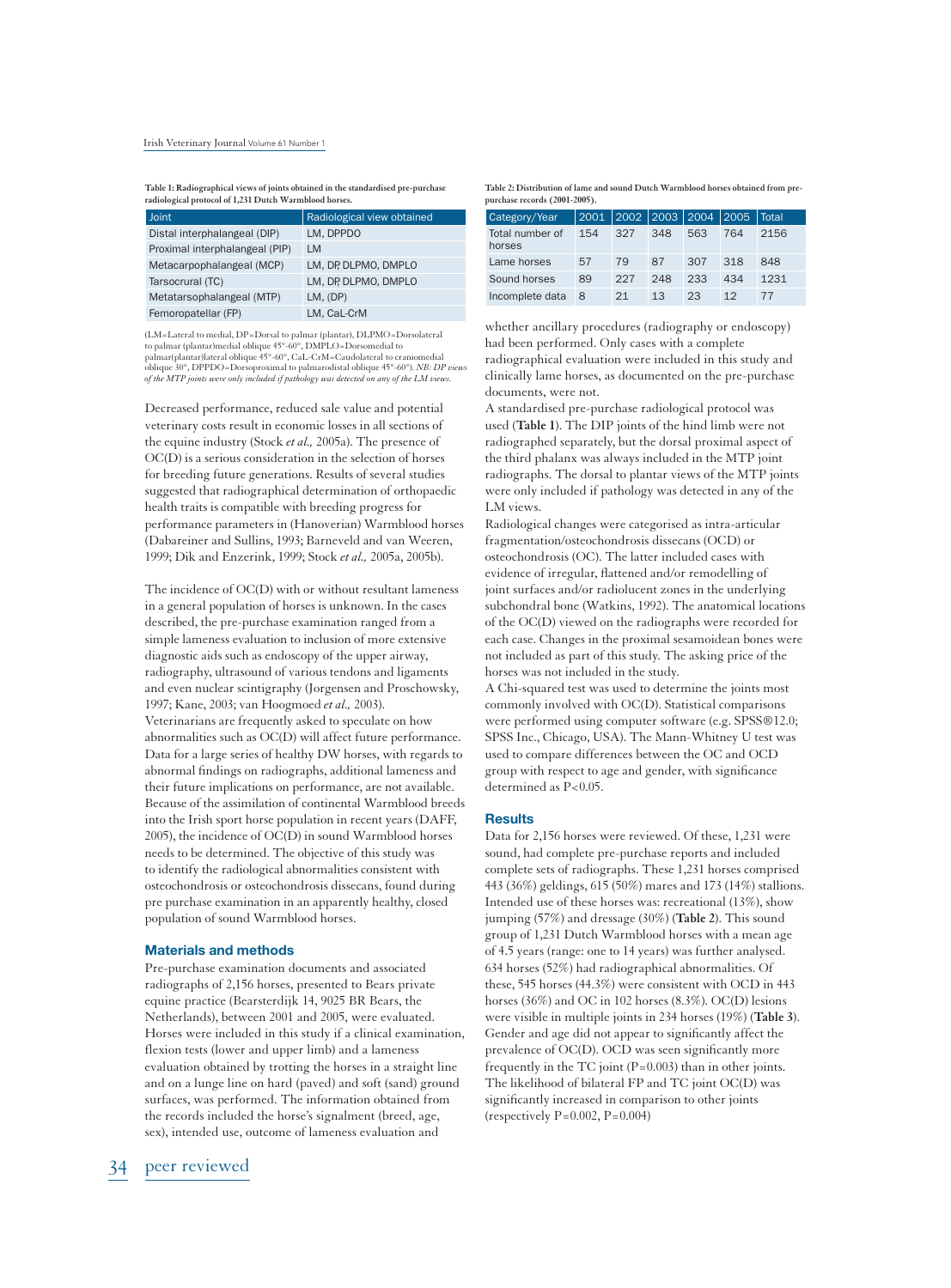| Horses OC(D), (%) n=1,231                 | Horses with OCD | Horses with OC | Total number of horses |
|-------------------------------------------|-----------------|----------------|------------------------|
| <b>Joints</b>                             |                 |                | with OC(D)             |
| Tarsocrural (TC)                          | 167 (13.6%)     | 30(2.4%)       | 197 (16%)              |
| <b>Bilateral TC</b>                       | 27(2.2%)        | 53 (4.3%)      | 80 (6.5%)              |
| Distal intermediate ridge tibia (DIRT) TC | 118 (9.6%)      |                | 118 (9.6%)             |
| <b>Bilateral DIRT TC</b>                  | 53 (4.3%)       |                | 53 (4.3%)              |
| Medial malleolus TC                       | 11 (0.9%)       |                | 11 (0.9%)              |
| Medial trochlear ridge TC                 | 25(1.9%)        | 12(1%)         | 37 (2.9%)              |
| Lateral trochlear ridge TC                | $13(1.1\%)$     | 18 (1.4%)      | 31(2.5%)               |
| Femoropatellar (FP)                       | 121 (6.8%)      | 37 (3%)        | 158 (9.8%)             |
| <b>Bilateral FP</b>                       | 10 (0.8%)       | 29 (2.4%)      | 39 (3.2%)              |
| Lateral trochlear ridge of femur FP       | 53 (4.3%)       | 23 (1.9%)      | 76 (6.2%)              |
| Patella FP                                | 38 (3.1%)       | 7(0.6%)        | 45 (3.7%)              |
| Medial trochlear ridge FP                 | 27 (2%)         | $4(0.3\%)$     | 31(2.3%)               |
| Trochlear groove FP                       | 13(1%)          | $3(0.2\%)$     | 16 (1.2%)              |
| Metacarpophalangeal (MCP)                 | 49 (4%)         | 26(2.1)        | 75 (6.1%)              |
| <b>Bilateral MCP</b>                      | 12 (1%)         | 12(1%)         | 24 (2%)                |
| Dorsal margin P1 MCP                      | 31(2.5%)        | 15(1.2%)       | 46 (3.7%)              |
| Palmar margin P1 MCP                      | $5(0.4\%)$      |                | $5(0.4\%)$             |
| Dorsal sagittal ridge MCP                 | $13(1.1\%)$     | 11 (0.9%)      | 24 (2%)                |
| Metatarsophalangeal (MTP)                 | 96 (7.9%)       | 9(0.7%)        | 105 (8.6%)             |
| <b>Bilateral MTP</b>                      | 88 (7.2%)       | 9(0.7%)        | 97 (7.9%)              |
| Dorsal margin P1 MTP                      | 45 (3.7%)       | $8(0.6\%)$     | 53 (4.3%)              |
| Plantar margin P1 MTP                     | 39 (3.2%)       |                | 39 (3.2%)              |
| Dorsal sagittal ridge MTP                 | 12(1%)          | $1(0.1\%)$     | $13(1.1\%)$            |
| Proximal interphalangeal (PIP)            | $5(0.4\%)$      |                | $5(0.4\%)$             |
| Distal interphalangeal (DIP)              | 16 (1.3%)       |                | 16 (1.3%)              |
| <b>Bilateral DIP</b>                      | $5(0.4\%)$      |                | $5(0.4\%)$             |
| Total                                     | 443 (36%)       | 102 (8.3%)     | 545 (44.3%)            |

**Table 3: Number and percentage of horses, with specific OC(D) in different joints, obtained from pre-purchase radiographs of 1,231 Dutch Warmblood horses.** 

# **Discussion**

Within every retrospective study certain limitations are encountered. Incomplete pre-purchase forms and/or radiology reports and intra-articular fragmentation due to traumatic injuries were not included within this study. Several veterinarians were involved in performing the lameness evaluation over the years. However, radiographs were viewed by one clinician only (Dr B. van Ittersum). This study did not analyse the 848 lame horses presented for pre-purchase examination and whether these lamenesses were caused by OC(D) was not determined. The surveyed group of horses came from one breeder only, had not been previously treated for OC(D) and were kept in similar conditions.

Although 44.3% of the investigated Dutch Warmblood horses in this study had radiographical abnormalities, surprisingly no lameness was evident. To use radiology as an indicator, without a proper lameness evaluation, for a Dutch Warmblood horse's future performance capability should therefore be discouraged as has been suggested in the literature (van Hoogmoed *et al.,* 2003). Limited data are available concerning OC(D), within breeds intended for show jumping and/or dressage, and its subsequent correlation with lameness. Stock *et al.* (2005) reported an OC(D) incidence of 32% within a population of 3,749 Hanoverian Warmblood horses. No significant correlation between the incidence of OC(D) and lameness was reported within these Hanoverian or Dutch Warmblood breeds.

The multiple reports of surgical intervention for horses affected with OC(D) describe young horses, of which the majority are Thoroughbred racehorses or Standardbred trotters (McIlwraith and Foerner, 1991; Foland et *al.,*1992; Sandgren and Dalin 1993a, 1993b; Fortier and Foerner, 1995). The present study suggests that within the Dutch Warmblood breed, lameness does not necessarily develop in maturing horses, since there were similar number of horses that were greater than five years old and those that were less than five years old. The Warmblood horses (mean age of 4.5 years) were older than the Standardbred trotter population of two to three-year-olds reported by Torre and Motta (2000). Genetic predisposition, environmental influences and differences in training attitude could explain this difference (Rossdale *et al.,*1985; Watkins, 1992; Sandgren and Dalin, 1993a, 1993b; Fubini and Hollis, 1999).

Dutch Warmblood horses displayed a predisposition for OC(D) within the TC joint (16%), as has been reported in many other breeds. Stock *et al.,* (2005a, 2005b, 2006) reported an incidence of 9.6% in a Hanoverian Warmblood population; McIlWraith and Foerner, (1991) reported an incidence of 11-24% within Thoroughbred racehorse populations; Hoppe (1984) reported an incidence of 15% within a Swedish Warmblood population; and, other studies have suggested that between 10-15% of Standardbred trotters have OC(D) in the TC joints (Hoppe, 1984;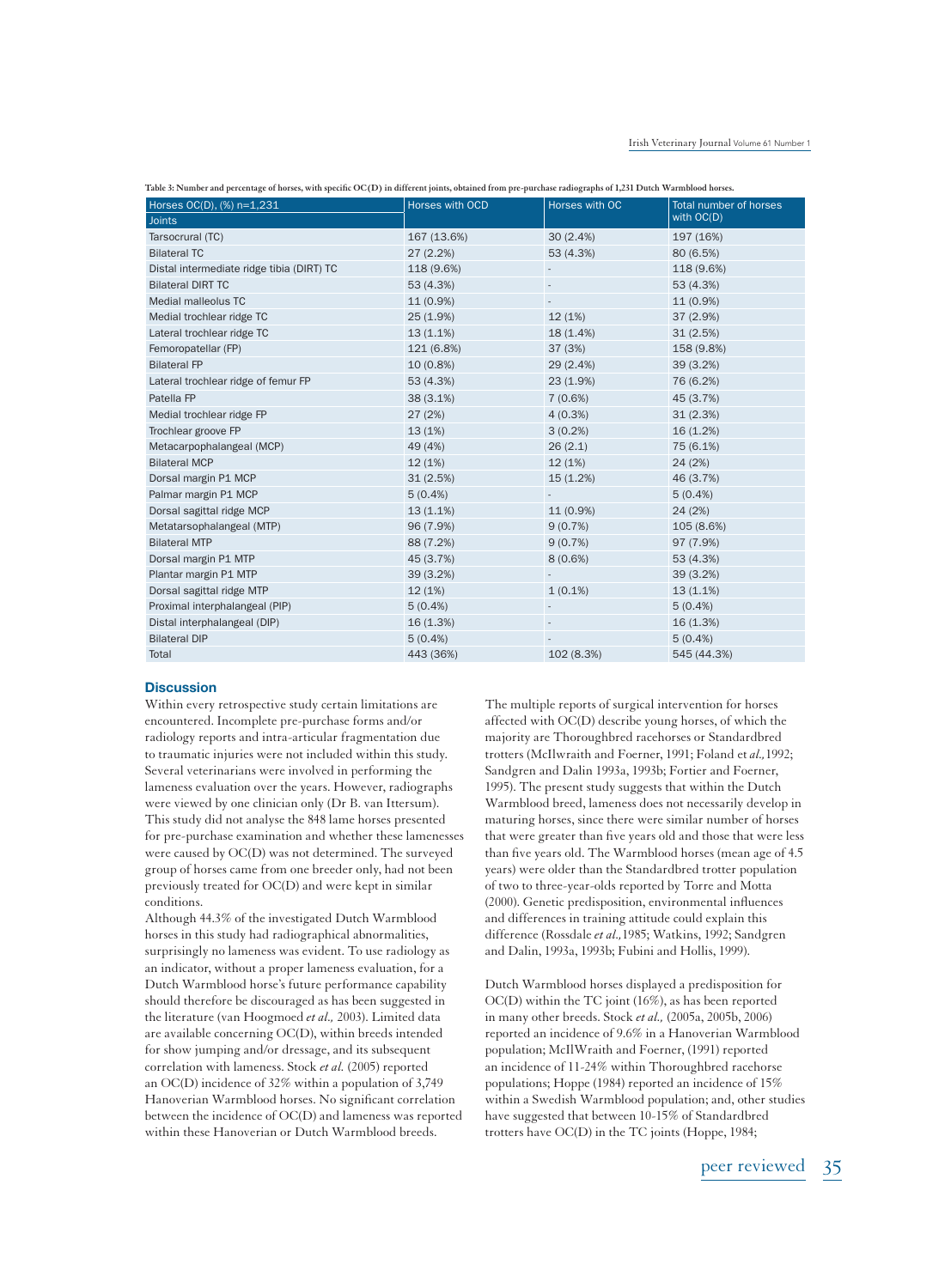Grondahl and Dolvik, 1993; Jorgenson and Proschowsky, 1997). The distal intermediate ridge of the tibia was the most common site for OCD in the TC joint, as previously reported (Hoppe, 1984; Sandgren and Dalin, 1993a, 1993b; Beard and Bramlage, 1994). Brehm and Staecker (1999), Storgard *et al*. (1997) and Torre and Motta (2000) all reported that no significant difference was appreciated in (racing) performance between Standardbred trotters with and without radiographical findings of OCD in the tarsocrural joints. All authors suggested removing intra-articular fragmentation in order to prevent later development of problems.

The second most commonly affected joint was the FP joint, although this was less commonly affected than a previous Dutch Warmblood study by van Weeren (1999) which found an incidence of 21% in a group bred with known OC(D)-positive horses. McIlwraith *et al.,* (1993) reported a prevalence of FP OC(D) in Thoroughbred racehorses of 11-24%. However, this included cases identified by clinical signs, rather than by radiography. In research by Stock (2005a, 2005b), 20.7% of the Hanoverian horses investigated showed OC(D) within the MCP/MTP joints. A similar incidence level of OC(D) within the MCP/MTP joints was seen within the Dutch Warmblood horse population in this report, although higher incidences have been reported in Standardbred trotter populations (Sandgren, 1988, 1993; Jorgensen and Proschowsky, 1997). Stock *et al*. (2005a, 2005b, 2006) reported an increase in the percentage of horses with osseous fragments in the MTP joints during the years of the study. In the Netherlands, in the years following 2000, pathology within these joints became more apparent, therefore pre-purchase protocols were adjusted and radiographs of the MTP joints were included as well. Unfortunately, OCD in the MCP and/or MTP joints were negatively correlated to performance (Trotter and McIlwraith*,*1982; Nixon, 1990; Houttu, 1991; Grondahl, 1992; Whitton and Kannegieter, 1994; Roneus and Arnason, 1998; Torre and Motta, 2000).

The data show that radiological abnormalities in otherwise healthy young horses are quite common. Gender and age were not significantly associated with OC(D). Significantly, OCD was more frequently detected in the TC joint in comparison with other joints and bilateral OCD was more common in the FP and TC joints. The likelihood of bilateral FP and TC joints OC(D) was significantly increased in comparison with other joints. The limited ability of equine clinicians to offer accurate advice to clients in connection with pre-purchase examinations because of inconsistency of data documenting the clinical significance of various radiological findings is still an important issue. It is encouraging to know that the most commonly affected joint with OC(D), the TC joint, is rarely the cause of lameness. The owner should be encouraged to permit radiographal examination of Dutch Warmblood horses, including radiographs of the metatarsophalangeal joints, together with a lameness evaluation prior to purchasing the horse. The majority of orthopaedic surgeons advise owners of horses with OCD that the intra-articular fragments

should be removed in order to prevent future trauma to the joints. The trend towards increased numbers of Warmblood horses being imported into Ireland and the United Kingdom may result in an increase in the number of surgical interventions for OCD.

## **Acknowledgments**

The author would like to express his gratitude to the veterinary team of Bears equine practice, the Netherlands, in particular to Dr B. van Ittersum DVM and Dr Jonathan Pink DVM, Dipl. ECVS, for editorial assistance.

### **References**

**Barneveld, A. and van Weeren, P.R.** (1999). Conclusions regarding the influence of exercise on the development of the equine musculoskeletal system with special reference to osteochondrosis. *Equine Veterinary Journal Supplement* **31**: 112-119.

**Beard, W.L. and Bramlage, L.R.** (1994). Postoperative racing performance in Standardbreds and Thoroughbreds with osteochondrosis of the tarsocrural joint: 109 cases. *Journal of the American Veterinary Medical Association* Vol 20 (10): 1655-1659.

**Brehm, W**. **and Staecker, W.** (1999). Osteochondrosis (OCD) in the tarsocrural joint of Standardbred trotters - Correlation between radiographic findings and racing performance. *American Association of Equine Practitioners Proceedings* Vol 45, p164-166.

**DAFF (2005).** Coughlan outlines the importance of the sport horse industry in Ireland. [Online]. Available from: *www.agriculture.gov.ie/index. jsp?file=pressrel/2005/149-2005.xml.*

**Dabareiner, R.M. and Sullins, D.** (1993). Progression of femoropatellar osteochondrosis in nine young horses. *Veterinary Surgery* **22** (6): 515-523. **Dik, K.J. and Enzerink, E.** (1999). Radiographic development of osteochondral abnormalities, in the hock and stifle of Dutch Warmblood foals, from age 1 to 11 months. *Equine Veterinary Journal Supplement* **31**: 9-15.

**Fubini, S.L. and Hollis, N.E.** (1999). Prognostic factors affecting survival of 507 horses with joint disease (1983 to 1990). *Canadian Journal of Veterinary Research* **63**: 253-260.

**Foland, J.W. and McIlWraith, W.** (1992). Arthroscopic surgery for osteochondrosis dissecans of the femoropatellar joint of the horse. *Equine Veterinary Journal* **24** (6): 419-423.

**Fortier, L.A. and Foerner, J.J.** (1995). Arthroscopic removal of axial osteochondral fragments of the plantar/palmar proximal aspect of the proximal phalanx in horses: 119 cases. *Journal of the American Veterinary Medial Association* Vol 206 (1): 71-74.

**Grondahl, A.M.** (1992). The incidence of bony fragments and osteochondrosis in the metacarpo-and metatarsophalangeal joints of Standardbred trotters. *Equine Veterinary Science* Vol 12 (2): 81-85. **Grondahl, A.M. and Dolvik, N.I.** (1993). Heritability estimations of

osteochondrosis in the tibiotarsal joint and of bony fragments in the palmar/plantar portion of the metacarpo-and metatarsophalangeal joints of horses. *Journal of the American Veterinary Medical Association* Vol 20 (1): 101-104.

**Grondahl, A.M. and Engeland, A.** (1995). Influence of radiographically detectable orthopaedic changes on racing performance in Standardbred trotters. *Journal of the American Veterinary Medical Association* Vol 206 (7): 1013-1017.

**Van Hoogmoed, L.M., Snyder, J.R. and Thomas, H.L.** (2003). Retrospective evaluation of equine pre-purchase examinations performed